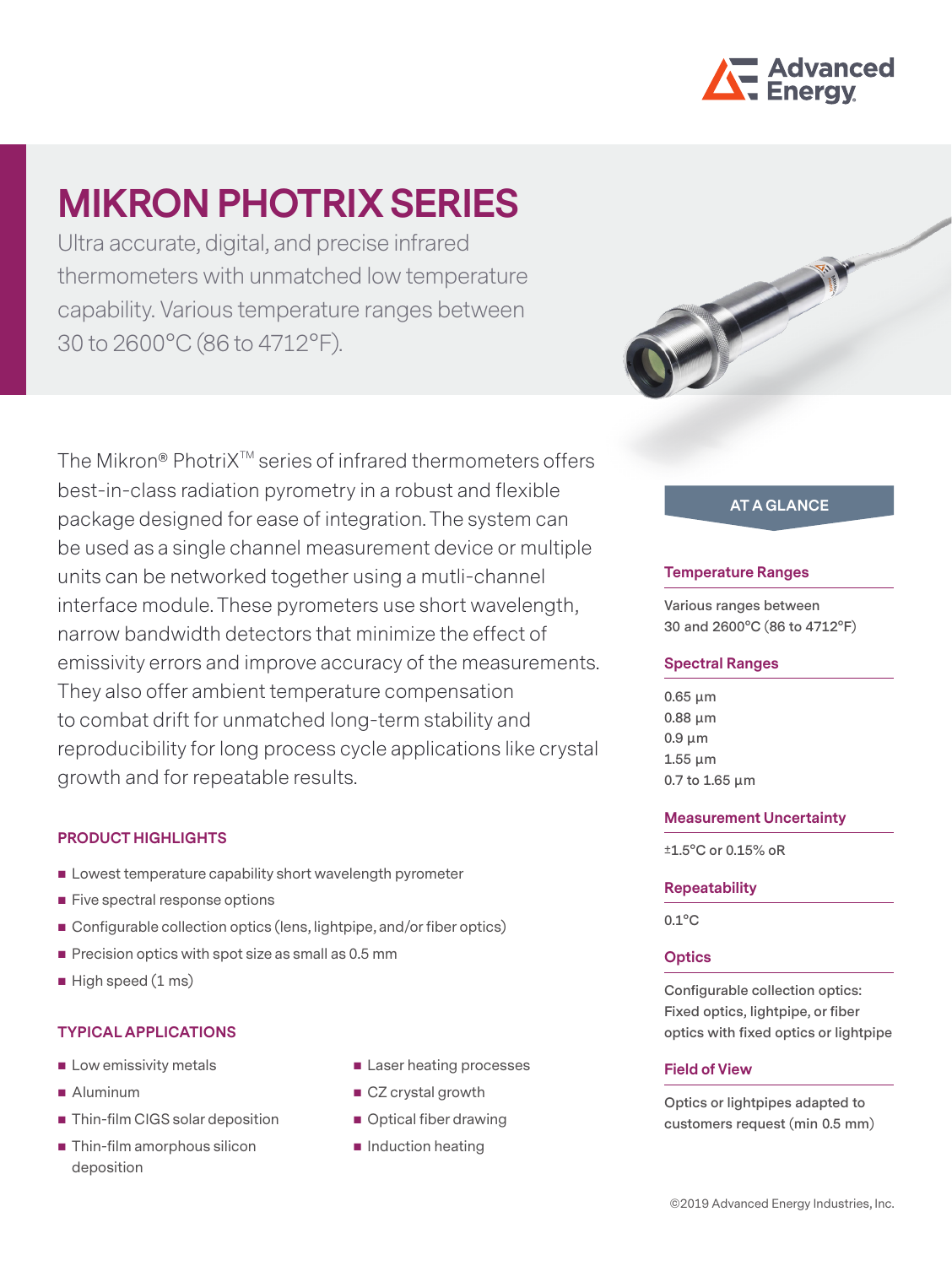# **TECHNICAL DATA**

| <b>Specifications</b>      |                                                                       |
|----------------------------|-----------------------------------------------------------------------|
| <b>Temperature Range</b>   | See configuration tables                                              |
| Accuracy                   | ±1.5°C or 0.15% of reading                                            |
| Precision                  | 0.01°C, wavelength, speed and temperature dependent                   |
| Drift                      | $0.15^{\circ}$ C per year                                             |
| <b>Ambient Temperature</b> | 10 to 60°C (50 to 140°F)                                              |
| Weight                     | Lightpipe: $310 g (~0.68 lb)$                                         |
|                            | Lens: $500 g$ $(-1.10 lb)$                                            |
| Output                     | RS232 (standard), Modbus protocol supported, Analog Output (optional) |
| Power                      | 110/220 VAC, 50 Hz and 60 Hz (also accepts 10 to 30 VDC)              |
| Response Time              | User adjustable up to 1 ms                                            |

#### **Scope of Delivery**

- **Pyrometer and collection optics with user manual**
- **DIN-rail mount Communications Interface Module** (CIM)
- Electrical cable  $(4 \text{ m})$  to connect instrument to CIM
- RS232 cable (3 m) to connect CIM to PC
- **Power supply (standard system includes a universal** AC/DC power supply, but CIM can be powered directly with 12 VDC) and North American line cord
- **PC** software included

# **Communication Options**

- Analog: 4 to 20 mA or 0 to 10 V
- Serial: RS232 or RS422
- **PC** based GUI software
- Modbus
- Easy to use with LabView
- **Ethernet with optional MCI module**

## **WAVELENGTHS**

The PhotriX system is available in five different spectral response ranges. Four of these ranges offer narrow spectral bandpass. Choosing the shortest wavelength possible for an application offers the following benefits:

- Better sensitivity with smaller measurement errors due to emissivity uncertainty
- **Enables use of fiber optics in collection optics path**
- Ability to measure silicon and other semiconductor materials that are transparent at longer wavelengths

|          | <b>Spectral Sensitivity</b> |                  | <b>Temperature Range</b> |                  |                  |                                                                     |
|----------|-----------------------------|------------------|--------------------------|------------------|------------------|---------------------------------------------------------------------|
| Code     | <b>Spectral</b>             |                  | <b>Celsius</b>           |                  | Fahrenheit       | <b>Typical Applications</b>                                         |
|          | <b>Response</b>             | Min <sup>1</sup> | Max <sup>1</sup>         | Min <sup>1</sup> | Max <sup>1</sup> |                                                                     |
| /065     | $0.65 \mu m$                | 400              | 2600                     | 752              | 4712             | High temperature metals, solar, SiC                                 |
| /088     | $0.88 \mu m$                | 220              | 2600                     | 428              | 4712             | Compound semiconductor                                              |
| /090     | $0.9 \mu m$                 | 210              | 2600                     | 410              | 4712             | Semiconductor, silicon                                              |
| /155     | $1.55 \mu m$                | 70               | 2600                     | 158              | 4712             | Metal and ceramic processes requiring<br>highest accuracy/precision |
| Standard | $0.7$ to 1.65 $\mu$ m       | 30               | 2400                     | 86               | 4352             | Low temperature metals, ceramics,<br>and metal oxide processes      |

**1** Temperature range is configured at factory. Higher temperatures can be special ordered up to 4000°C.

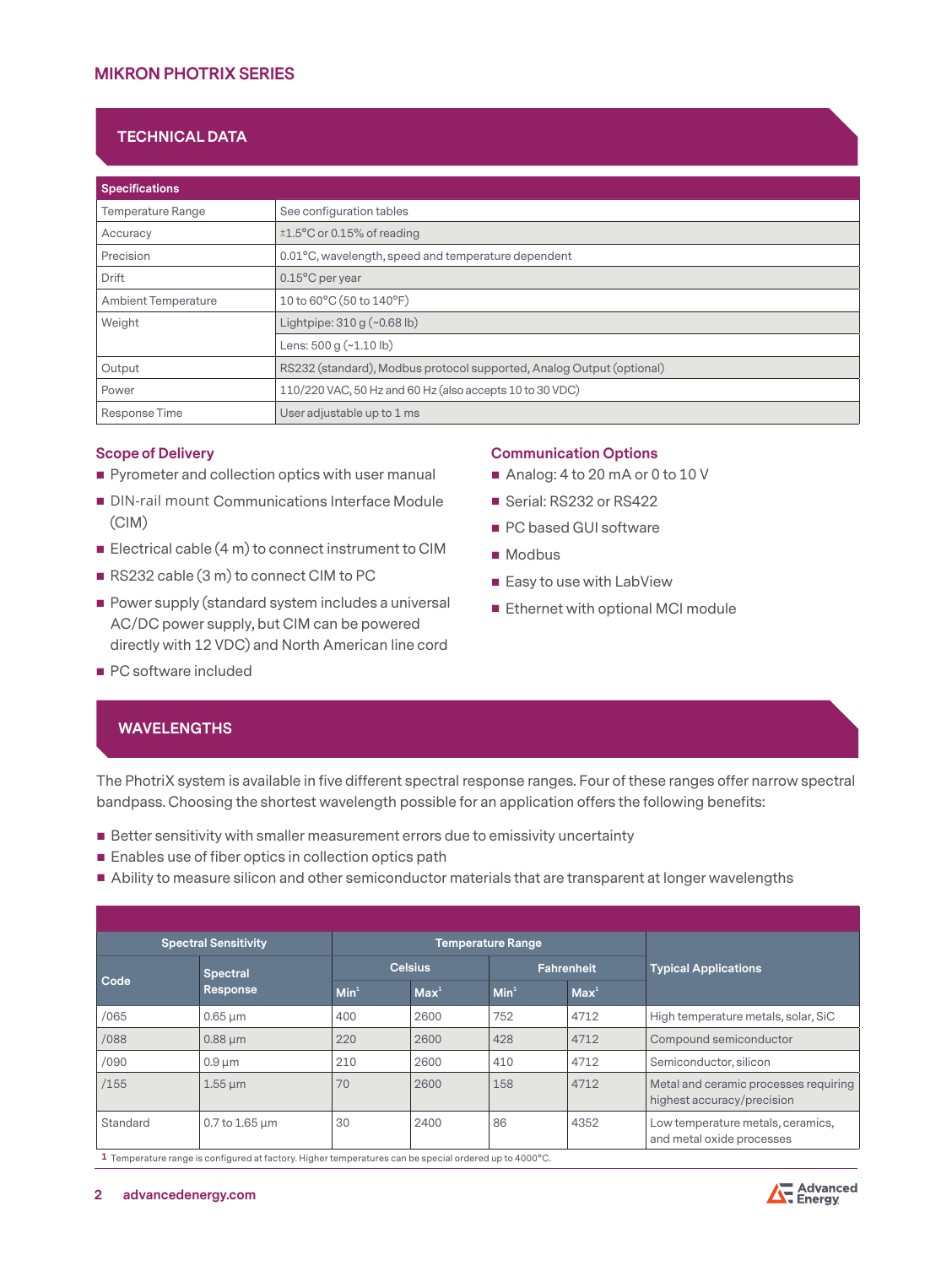# **KEY FEATURES**

By using both short and narrowband wavelengths, the PhotriX series of pyrometers allows Advanced Energy to push the accuracy of infrared thermometry to the natural limits. The accuracy improvement can be more than an order of magnitude moving from 8 to 14  $\mu$ m to 0.9  $\mu$ m (900 nm) measurement wavelengths. Further, the Photrix series' unmatched signal-to-noise ratio (SNR) allows the measurement of significantly lower temperatures compared to other commercially available sensors using the same short wavelengths.

# **PRODUCT SCHEMATIC**

#### **PhotriX Lightpipe Version**

- Tip of lightpipe positioned close to target
- Stainless steel sleeve is used for mounting in vacuum / pressure fittings
- Sheaths of stainless steel, quartz, or sapphire are optional
- **Purging gas can be used to protect against deposition onto the lightpipe optics**



#### **PhotriX Fixed Focus Lens Version**

- Custom spot sizes and working distances available per OEM requirements
- Sensor mounted using integrated threads on body (English or metric threads)



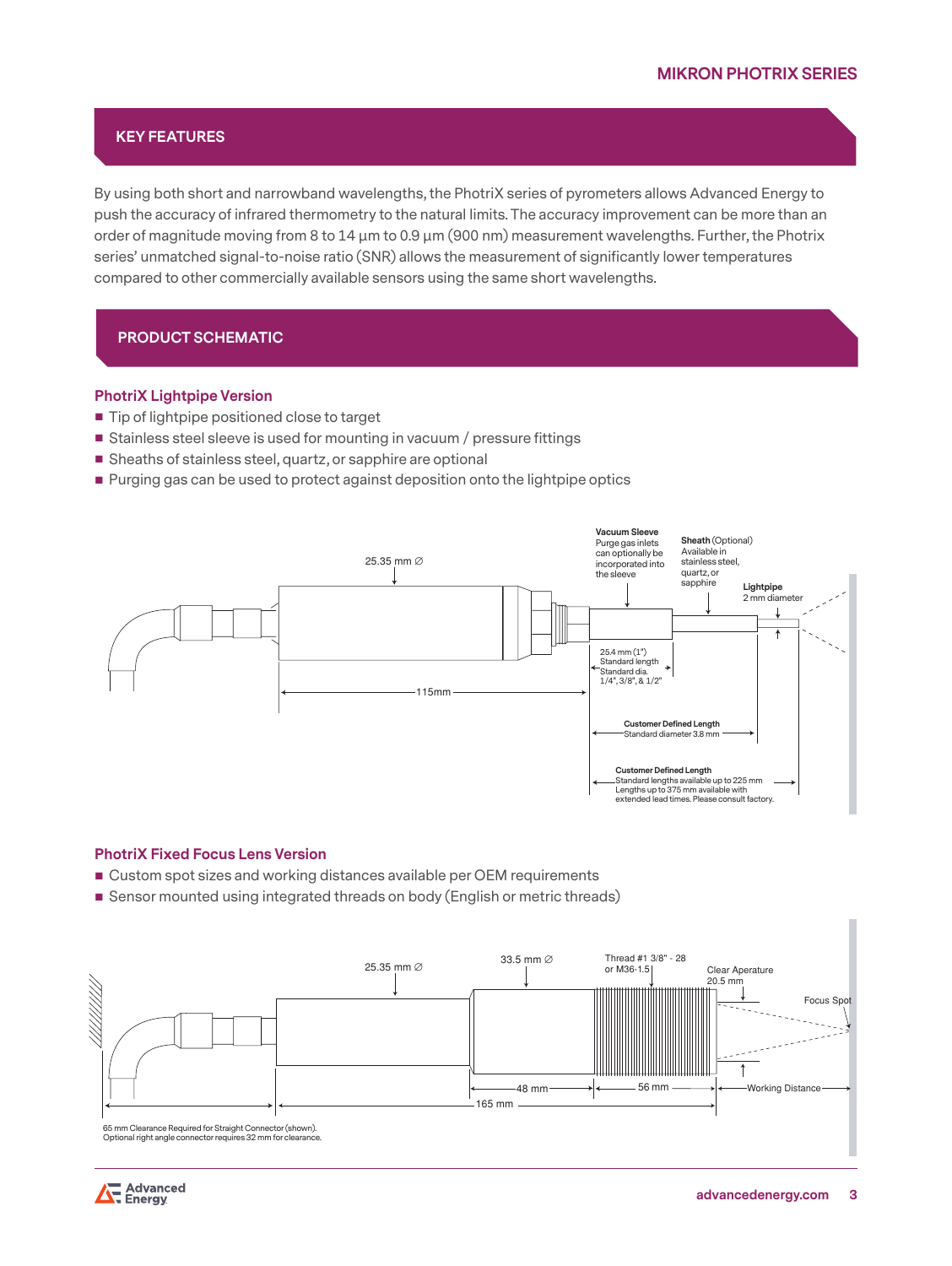# **MIKRON PHOTRIX SERIES**

## **OPTICS**

The optics capture the thermal radiation from the measurement target and deliver it to the detector. The PhotriX series collection optics can be configured in four distinct forms to better suit an application's requirements.

#### **1 - Integrated Lens**

For viewing a small spot on a target from a distance, through windows, or through viewports. Spot sizes as small as 0.5 mm with measurements as low as 65°C (0.7 to 1.65  $\mu$ m) and 270°C (0.9  $\mu$ m). Standard working distance between 50 and 200 mm that are factory focused to minimize spot size.

#### **2 - Direct Lightpipe**

The lightpipe is an optical rod constructed of a single crystal sapphire and designed for direct insertion into process chambers through standard vacuum fittings. Lightpipes can be factory bent, inserted through small holes or vacuum fittings, and can survive harsh temperature and pressure environments. Measurements as low as  $30^{\circ}$ C (0.7 to 1.65  $\mu$ m) and  $210^{\circ}$ C $(0.9 \,\mu$ m).

#### **3 - Fiber Optics to Lens**

For applications with high ambient temperatures or flammable/combustible hazards. The fiber optics allow the electronics to be safely located separate from measurement area. If mechanical space is limited near the measurement area, then fiber optics can offer more flexible integration and mounting options Measurements as low as 65°C (0.7 to 1.65  $\mu$ m) and 270°C (0.9 µm).

#### **4 - Fiber Optics to Lightpipe**

Similar to Fiber Optics to Lens, this configuration is also considered for applications with high ambient temperatures or flammable/combustible hazards. The use of a lightpipe is usually in conjunction with a process chamber or reactor. Measurements as low as 60°C (0.7 to 1.65 µm) and 240°C (0.9 µm).

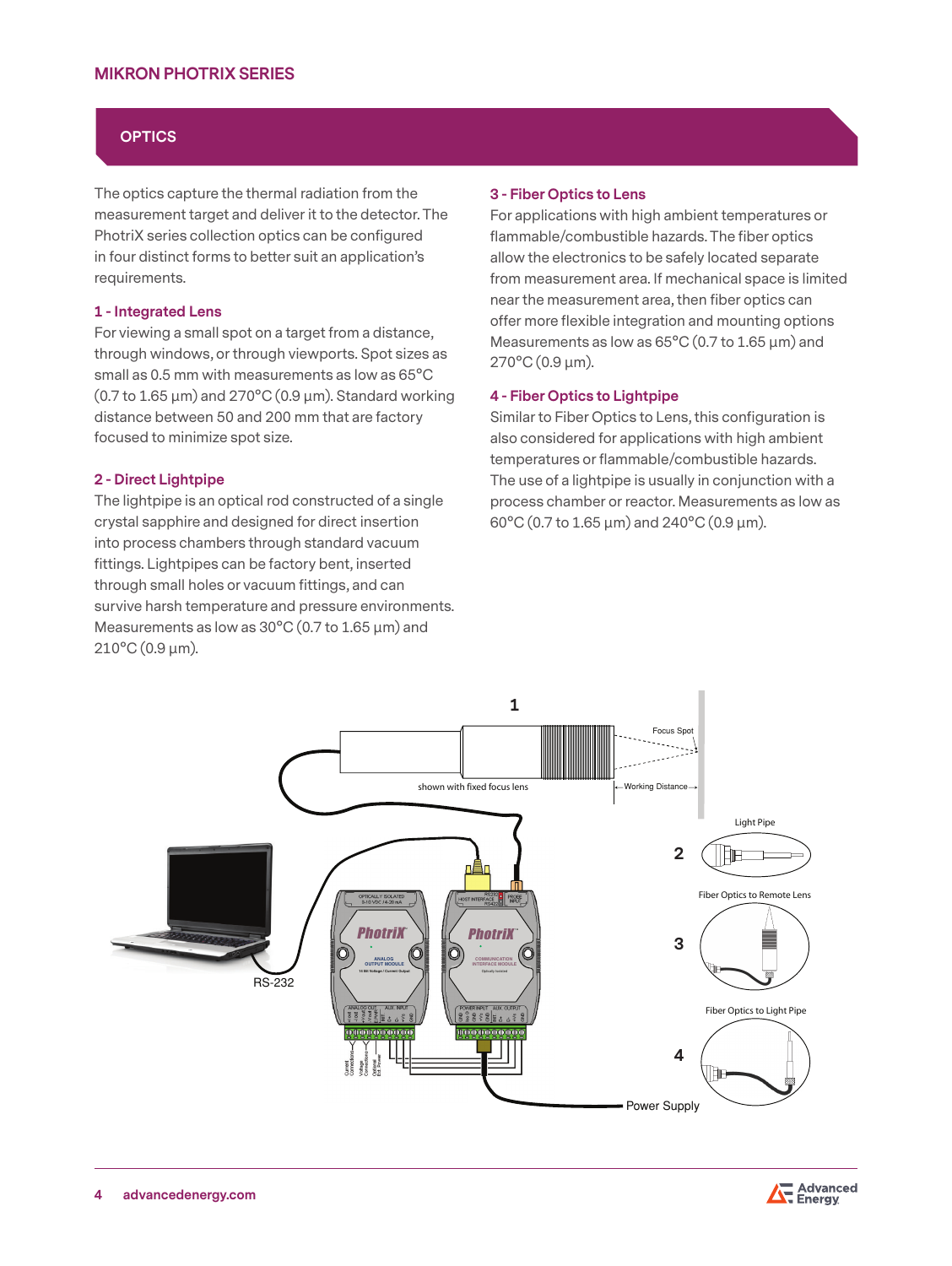# **ORDERING INFORMATION**

| <b>PhotriX Integrated Lens Configuration: Temperature Ranges</b> |                                    |                            |                                   |                        |                          |                             |                      |                             |  |  |  |  |  |
|------------------------------------------------------------------|------------------------------------|----------------------------|-----------------------------------|------------------------|--------------------------|-----------------------------|----------------------|-----------------------------|--|--|--|--|--|
|                                                                  |                                    |                            |                                   | <b>Spot Size</b>       | <b>Temperature Range</b> |                             |                      |                             |  |  |  |  |  |
| <b>Configuration Part Number</b>                                 | <b>Spectral</b><br><b>Response</b> | <b>Collection Optics</b>   | <b>Mounting</b><br><b>Threads</b> | <b>Chart</b><br>Column | Min<br>$(^{\circ}C)$     | <b>Max</b><br>$(^{\circ}C)$ | Min<br>$(^{\circ}F)$ | <b>Max</b><br>$(^{\circ}F)$ |  |  |  |  |  |
| ML-GAPX-XXX-M                                                    | $0.7$ to 1.65 $\mu$ m              | Lens, XXX working distance | M36-15                            | Α                      | 65                       | 1000                        | 149                  | 1832                        |  |  |  |  |  |
| ML-GAPX-XXX-E                                                    | $0.7$ to 1.65 $\mu$ m              | Lens, XXX working distance | $1 - 3/8" - 28$                   | A                      | 65                       | 1000                        | 149                  | 1832                        |  |  |  |  |  |
| ML-GAPX-HXXX-M                                                   | 0.7 to 1.65 µm                     | Lens, XXX working distance | M36-15                            | B                      | 135                      | 2400                        | 275                  | 4352                        |  |  |  |  |  |
| ML-GAPX-HXXX-E                                                   | $0.7$ to 1.65 $\mu$ m              | Lens, XXX working distance | $1 - 3/8" - 28$                   | B                      | 135                      | 2400                        | 275                  | 4352                        |  |  |  |  |  |
| ML-AAPX/088-XXX-M                                                | $0.88 \mu m$                       | Lens, XXX working distance | M36-15                            | C                      | 280                      | 2150                        | 536                  | 3902                        |  |  |  |  |  |
| ML-AAPX/088-XXX-E<br>$0.88 \mu m$                                |                                    | Lens, XXX working distance | $1 - 3/8" - 28$                   | $\mathsf C$            | 280                      | 2150                        | 536                  | 3902                        |  |  |  |  |  |
| ML-AAPX/090-XXX-M                                                | $0.9 \mu m$                        | Lens, XXX working distance | M36-15                            | C                      | 270                      | 2150                        | 518                  | 3902                        |  |  |  |  |  |
| ML-AAPX/090-XXX-E                                                | $0.9 \mu m$                        | Lens, XXX working distance | $1 - 3/8" - 28$                   | $\mathsf C$            | 270                      | 2150                        | 518                  | 3902                        |  |  |  |  |  |
| ML-GAPX/155-XXX-M                                                | $1.55 \,\mathrm{\upmu m}$          | Lens, XXX working distance | M36-15                            | D                      | 125                      | 2600                        | 257                  | 4712                        |  |  |  |  |  |
| ML-GAPX/155-XXX-E                                                | $1.55 \mu m$                       | Lens, XXX working distance | $1 - 3/8" - 28$                   | D                      | 125                      | 2600                        | 257                  | 4712                        |  |  |  |  |  |
| ML-AAPX/088-HXXX-M                                               | $0.88 \mu m$                       | Lens, XXX working distance | M36-15                            | Ε                      | 310                      | 2600                        | 590                  | 4712                        |  |  |  |  |  |
| ML-AAPX/088-HXXX-E                                               | $0.88 \mu m$                       | Lens, XXX working distance | $1 - 3/8" - 28$                   | Ε                      | 310                      | 2600                        | 590                  | 4712                        |  |  |  |  |  |
| ML-AAPX/090-HXXX-M                                               | $0.9 \mu m$                        | Lens, XXX working distance | M36-15                            | Ε                      | 300                      | 2600                        | 572                  | 4712                        |  |  |  |  |  |
| ML-AAPX/090-HXXX-E<br>$0.9 \mu m$                                |                                    | Lens, XXX working distance | $1 - 3/8" - 28$                   | Ε                      | 300                      | 2600                        | 572                  | 4712                        |  |  |  |  |  |
| ML-GAPX/155-HXXX-M                                               | $1.55 \,\mathrm{\upmu m}$          | Lens, XXX working distance | M36-15                            | F                      | 180                      | 2600                        | 356                  | 4712                        |  |  |  |  |  |
| ML-GAPX/155-HXXX-E                                               | $1.55 \,\mathrm{\upmu m}$          | Lens, XXX working distance | $1 - 3/8" - 28$                   | F                      | 180                      | 2600                        | 356                  | 4712                        |  |  |  |  |  |

|                         | <b>PhotriX Integrated Lens Configuration: Spot Sizes</b> |     |      |     |      |     |             |                |      |     |      |     |      |  |  |
|-------------------------|----------------------------------------------------------|-----|------|-----|------|-----|-------------|----------------|------|-----|------|-----|------|--|--|
| <b>Working Distance</b> |                                                          | A   |      |     | в    |     | $\mathbf C$ | D              |      | Е   |      | F   |      |  |  |
| mm                      | in                                                       | mm  | in   | mm  | in   | mm  | in          | mm             | in   | mm  | in   | mm  | in   |  |  |
| 50                      | 2.0                                                      | 1.5 | 0.06 | 0.5 | 0.02 | 1.5 | 0.06        | 1.5            | 0.06 | 0.7 | 0.03 | 0.5 | 0.02 |  |  |
| 75                      | 3.0                                                      | 2.0 | 0.08 | 0.8 | 0.03 | 2.0 | 0.08        | 2.0            | 0.08 | 0.9 | 0.04 | 0.8 | 0.03 |  |  |
| 100                     | 3.9                                                      | 2.5 | 0.10 | 1.0 | 0.04 | 2.5 | 0.10        | 2.5            | 0.10 | 1.3 | 0.05 | 1.0 | 0.04 |  |  |
| 150                     | 5.9                                                      | 4.0 | 0.16 | 1.3 | 0.05 | 3.5 | 0.14        | 3.5            | 0.14 | 1.8 | 0.07 | 1.3 | 0.05 |  |  |
| 200                     | 7.9                                                      | 5.0 | 0.20 | 1.5 | 0.06 | 4.5 | 0.18        | 4.5            | 0.18 | 2.3 | 0.09 | 1.5 | 0.06 |  |  |
| 250                     | 9.8                                                      | 6.0 | 0.24 | 1.8 | 0.07 | 5.5 | 0.22        | 5.5            | 0.22 | 2.8 | 0.11 | 1.8 | 0.07 |  |  |
| 300                     | 11.8                                                     | 7.5 | 0.30 | 2.0 | 0.08 | 7   | 0.28        | $\overline{7}$ | 0.28 | 3.5 | 0.14 | 2.0 | 0.08 |  |  |
| 500                     | 19.7                                                     | 12  | 0.47 | 3.5 | 0.14 | 11  | 0.43        | 11             | 0.43 | 5.5 | 0.22 | 3.5 | 0.14 |  |  |
| 750                     | 29.5                                                     | 17  | 0.67 | 4.5 | 0.18 | 16  | 0.63        | 16             | 0.63 | 8   | 0.32 | 4.5 | 0.18 |  |  |
| 1000                    | 39.4                                                     | 24  | 0.95 | 5.5 | 0.22 | 22  | 0.87        | 22             | 0.87 | 11  | 0.43 | 5.5 | 0.22 |  |  |
| 2000                    | 78.7                                                     | 47  | 1.85 | 11  | 0.43 | 44  | 1.73        | 44             | 1.73 | 22  | 0.87 | 11  | 0.43 |  |  |

# **Ordering Information**

Specify lens working distance, XXX, in mm

## **Available Options**

- Custom spot sizes
- **Custom field of views**

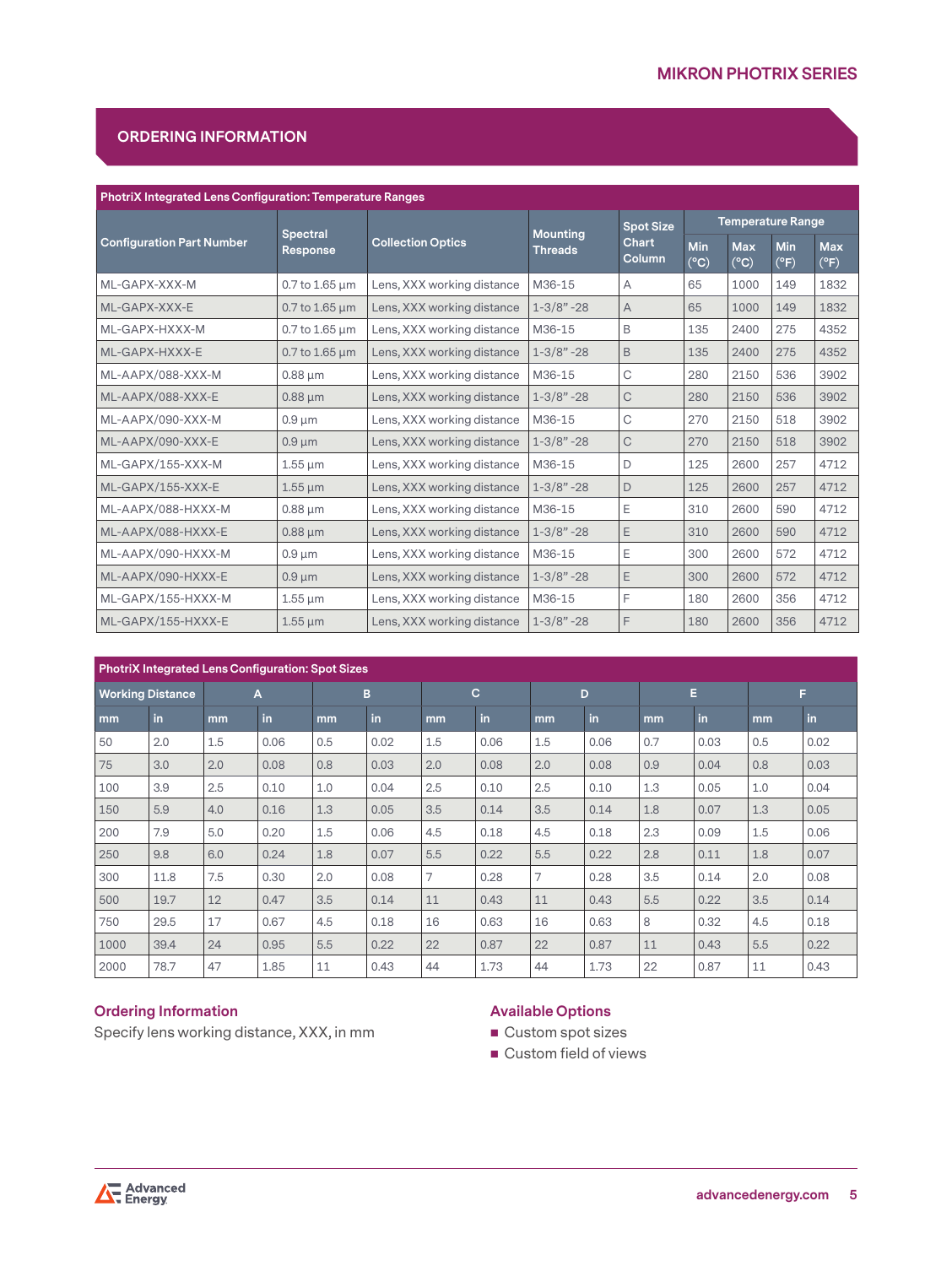# **ORDERING INFORMATION CONTINUED**

#### **PhotriX Direct Lightpipe Configuration<sup>1</sup>**

|                                  | Spectral                  | Description of 2 mm diameter                      | <b>Temperature Range</b>      |                               |                             |                             |  |  |
|----------------------------------|---------------------------|---------------------------------------------------|-------------------------------|-------------------------------|-----------------------------|-----------------------------|--|--|
| <b>Configuration Part Number</b> | Response                  | Lightpipe Collection Optics <sup>2</sup>          | <b>Min</b><br>$({}^{\circ}C)$ | <b>Max</b><br>$({}^{\circ}C)$ | <b>Min</b><br>$(^{\circ}F)$ | <b>Max</b><br>$(^{\circ}F)$ |  |  |
| ML-GAPX-LP2-XXX                  | $0.7$ to $1.65 \,\mu m$   | XXX mm length                                     | 30                            | 670                           | 86                          | 1238                        |  |  |
| ML-GAPX-LP2-XXX-SS-YYY           | $0.7$ to 1.65 $\mu$ m     | XXX mm length, with sapphire sheath YYY mm length | 30                            | 670                           | 86                          | 1238                        |  |  |
| ML-GAPX-LP2-XXX-SQ-YYY           | $0.7$ to $1.65 \,\mu m$   | XXX mm length, with quartz sheath YYY mm length   | 30                            | 670                           | 86                          | 1238                        |  |  |
| ML-AAPX/088-LP2-XXX              | $0.88 \mu m$              | XXX mm length                                     | 220                           | 1300                          | 428                         | 2372                        |  |  |
| ML-AAPX/088-LP2-XXX-SS-YYY       | $0.88 \mu m$              | XXX mm length, with sapphire sheath YYY mm length | 220                           | 1300                          | 428                         | 2372                        |  |  |
| ML-AAPX/088-LP2-XXX-SQ-YYY       | $0.88 \mu m$              | XXX mm length, with quartz sheath YYY mm length   | 220                           | 1300                          | 428                         | 2372                        |  |  |
| ML-AAPX/090-LP2-XXX              | $0.9 \mu m$               | XXX mm length                                     | 210                           | 1300                          | 410                         | 2372                        |  |  |
| ML-AAPX/090-LP2-XXX-SS-YYY       | $0.9 \mu m$               | XXX mm length, with sapphire sheath YYY mm length | 210                           | 1300                          | 410                         | 2372                        |  |  |
| ML-AAPX/090-LP2-XXX-SQ-YYY       | $0.9 \mu m$               | XXX mm length, with quartz sheath YYY mm length   | 210                           | 1300                          | 410                         | 2372                        |  |  |
| ML-GAPX/155-LP2-XXX              | $1.55 \,\mathrm{\upmu m}$ | XXX mm length                                     | 70                            | 1100                          | 158                         | 2012                        |  |  |
| ML-GAPX/155-LP2-XXX-SS-YYY-Y     | $1.55 \,\mathrm{\upmu m}$ | XXX mm length, with sapphire sheath YYY mm length | 70                            | 1100                          | 158                         | 2012                        |  |  |
| ML-GAPX/155-LP2-XXX-SQ-YYY       | $1.55 \,\mathrm{\upmu m}$ | XXX mm length, with quartz sheath YYY mm length   | 70                            | 1100                          | 158                         | 2012                        |  |  |

**1** Directly connected lightpipes have a ~120° viewing angle

#### **Ordering Information**

- Specify length of lightpipe, XXX, in mm
- Specify length of optional sheath, YYY, in mm

# **Options**

- Bent lightpipe tip
- **Custom lightpipe and sheath diameters**
- **Purging gas vacuum sleeves**

| PhotriX Integrated Lightpipe Configuration <sup>1</sup> |                             |                                                                          |                             |                             |                             |                             |  |  |  |  |  |  |  |
|---------------------------------------------------------|-----------------------------|--------------------------------------------------------------------------|-----------------------------|-----------------------------|-----------------------------|-----------------------------|--|--|--|--|--|--|--|
|                                                         |                             |                                                                          |                             | <b>Temperature Range</b>    |                             |                             |  |  |  |  |  |  |  |
| <b>Configuration Part Number</b>                        | <b>Spectral</b><br>Response | Description of 2 mm diameter<br>Lightpipe Collection Optics <sup>2</sup> | <b>Min</b><br>$(^{\circ}C)$ | <b>Max</b><br>$(^{\circ}C)$ | <b>Min</b><br>$(^{\circ}F)$ | <b>Max</b><br>$(^{\circ}F)$ |  |  |  |  |  |  |  |
| ML-GAPX-LO-SZ-LP2-XXX                                   | $0.7$ to $1.65 \,\mu m$     | XXX mm length, Z m fiber optic cable with 200 µm core                    | 100                         | 1400                        | 212                         | 2552                        |  |  |  |  |  |  |  |
| ML-GAPX-LO-MZ-LP2-XXX                                   | $0.7$ to $1.65 \,\mu m$     | XXX mm length, Z m fiber optic cable with 600 µm core                    | 65                          | 950                         | 149                         | 1742                        |  |  |  |  |  |  |  |
| ML-GAPX-LO-LZ-LP2-XXX                                   | 0.7 to 1.65 µm              | XXX mm length, Z m fiber optic cable with 1000 µm core                   | 60                          | 900                         | 140                         | 1652                        |  |  |  |  |  |  |  |
| ML-AAPX/088-LO-SZ-LP2-XXX                               | $0.88 \mu m$                | XXX mm length, Z m fiber optic cable with 200 um core                    | 300                         | 2600                        | 572                         | 4712                        |  |  |  |  |  |  |  |
| ML-AAPX/088-LO-MZ-LP2-XXX                               | $0.88 \mu m$                | XXX mm length, Z m fiber optic cable with 600 µm core                    | 265                         | 1900                        | 509                         | 3452                        |  |  |  |  |  |  |  |
| ML-AAPX/088-LO-LZ-LP2-XXX                               | $0.88 \mu m$                | XXX mm length, Z m fiber optic cable with 1000 µm core                   | 250                         | 1600                        | 482                         | 2912                        |  |  |  |  |  |  |  |
| ML-AAPX/090-LO-SZ-LP2-XXX                               | $0.9 \mu m$                 | XXX mm length, Z m fiber optic cable with 200 µm core                    | 290                         | 2600                        | 554                         | 4712                        |  |  |  |  |  |  |  |
| ML-AAPX/090-LO-SMZ-LP2-XXX                              | $0.9 \mu m$                 | XXX mm length, Z m fiber optic cable with 600 µm core                    | 255                         | 1900                        | 491                         | 3452                        |  |  |  |  |  |  |  |
| ML-AAPX/090-LO-LZ-LP2-XXX                               | $0.9 \mu m$                 | XXX mm length, Z m fiber optic cable with 1000 um core                   | 240                         | 1600                        | 464                         | 2912                        |  |  |  |  |  |  |  |
| ML-GAPX/155-LO-SZ-LP2-XXX                               | $1.55 \,\mathrm{\upmu m}$   | XXX mm length, Z m fiber optic cable with 200 µm core                    | 155                         | 2600                        | 311                         | 4712                        |  |  |  |  |  |  |  |
| ML-GAPX/155-LO-MZ-LP2-XXX                               | $1.55 \,\mathrm{\upmu m}$   | XXX mm length, Z m fiber optic cable with 600 µm core                    | 115                         | 2400                        | 239                         | 4352                        |  |  |  |  |  |  |  |
| ML-GAPX/155-LO-LZ-LP2-XXX                               | $1.55 \,\mathrm{\upmu m}$   | XXX mm length, Z m fiber optic cable with 1000 µm core                   | 100                         | 1800                        | 212                         | 3272                        |  |  |  |  |  |  |  |

**1** When used with fiber optics, lightpipes have a ~45° viewing angle

## **Ordering Information**

- Specify length of lightpipe, XXX, in mm
- Specify length of fiber optic cable, Z, in m

# **Options**

- Bent lightpipe tip
- Custom lightpipe and sheath diameters
- **Custom fiber optic cable assemblies**
- **Purging gas vacuum sleeves**

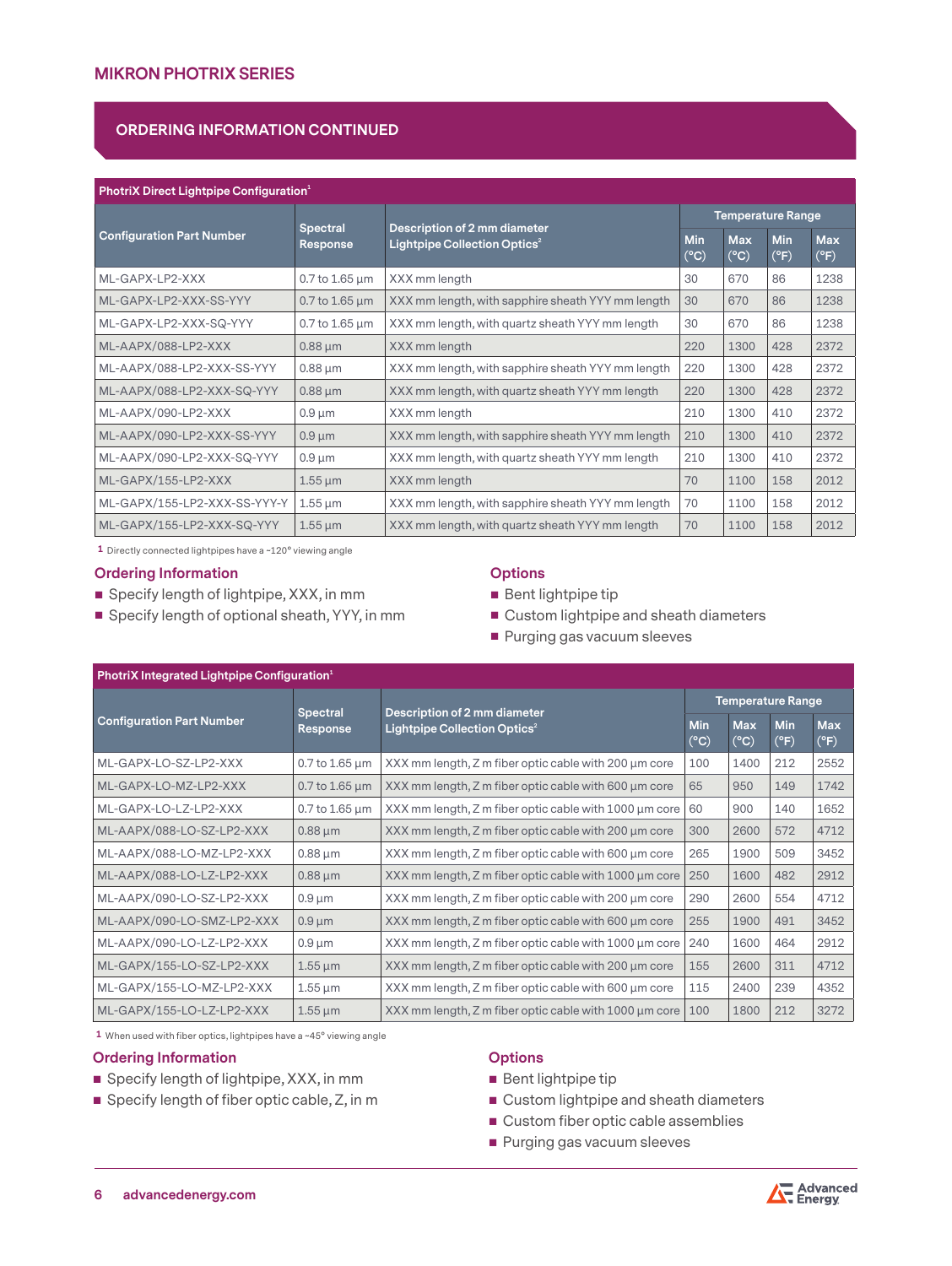# **ORDERING INFORMATION CONTINUED**

| <b>Fiber Optics to Lens Configuration: Temperature Ranges</b> |                         |                                                                          |                               |                          |                             |                    |                             |  |  |  |  |  |  |
|---------------------------------------------------------------|-------------------------|--------------------------------------------------------------------------|-------------------------------|--------------------------|-----------------------------|--------------------|-----------------------------|--|--|--|--|--|--|
|                                                               | <b>Spectral</b>         |                                                                          | <b>Spot Size</b>              | <b>Temperature Range</b> |                             |                    |                             |  |  |  |  |  |  |
| <b>Configuration Part Number</b>                              | Response                | <b>Collection Optics</b>                                                 | <b>Chart</b><br><b>Column</b> | Min<br>$(^{\circ}C)$     | <b>Max</b><br>$(^{\circ}C)$ | <b>Min</b><br>(°F) | <b>Max</b><br>$(^{\circ}F)$ |  |  |  |  |  |  |
| ML-GAPX-LO-SZ-RPY-XXX                                         | $0.7$ to $1.65 \,\mu m$ | XXX mm lens working distance,<br>Z m fiber optic cable with 200 µm core  | Α                             | 115                      | 2600                        | 239                | 4712                        |  |  |  |  |  |  |
| ML-GAPX-LO-MZ-RPY-XXX                                         | $0.7$ to 1.65 $\mu$ m   | XXX mm lens working distance,<br>Z m fiber optic cable with 600 µm core  | B                             | 80                       | 1300                        | 176                | 2372                        |  |  |  |  |  |  |
| ML-GAPX-LO-LZ-RPY-XXX                                         | 0.7 to 1.65 um          | XXX mm lens working distance,<br>Z m fiber optic cable with 1000 µm core | C                             | 65                       | 1100                        | 149                | 2012                        |  |  |  |  |  |  |
| ML-AAPX/088-LO-SZ-RPY-XXX                                     | $0.88 \mu m$            | XXX mm lens working distance,<br>Z m fiber optic cable with 200 µm core  | D                             | 345                      | 2600                        | 653                | 4712                        |  |  |  |  |  |  |
| ML-AAPX/088-LO-MZ-RPY-XXX                                     | $0.88 \mu m$            | XXX mm lens working distance,<br>Z m fiber optic cable with 600 µm core  | E                             | 300                      | 2500                        | 572                | 4532                        |  |  |  |  |  |  |
| ML-AAPX/088-LO-LZ-RPY-XXX                                     | $0.88 \mu m$            | XXX mm lens working distance,<br>Z m fiber optic cable with 1000 µm core | F                             | 280                      | 2150                        | 536                | 3902                        |  |  |  |  |  |  |
| ML-AAPX/090-LO-SZ-RPY-XXX                                     | $0.9 \mu m$             | XXX mm lens working distance,<br>Z m fiber optic cable with 200 µm core  | D                             | 335                      | 2600                        | 635                | 4712                        |  |  |  |  |  |  |
| ML-AAPX/090-LO-MZ-RPY-XXX                                     | $0.9 \mu m$             | XXX mm lens working distance,<br>Z m fiber optic cable with 600 µm core  | E                             | 290                      | 2500                        | 554                | 4532                        |  |  |  |  |  |  |
| ML-AAPX/090-LO-LZ-RPY-XXX                                     | $0.9 \mu m$             | XXX mm lens working distance,<br>Z m fiber optic cable with 1000 µm core | F                             | 270                      | 2150                        | 518                | 3902                        |  |  |  |  |  |  |
| ML-GAPX/155-LO-SZ-RPY-XXX                                     | $1.55 \mu m$            | XXX mm lens working distance,<br>Z m fiber optic cable with 200 µm core  | G                             | 160                      | 2600                        | 320                | 4712                        |  |  |  |  |  |  |
| ML-GAPX/155-LO-MZ-RPY-XXX                                     | $1.55 \mu m$            | XXX mm lens working distance,<br>Z m fiber optic cable with 600 µm core  | н                             | 145                      | 2600                        | 293                | 4712                        |  |  |  |  |  |  |
| ML-GAPX/155-LO-LZ-RPY-XXX                                     | $1.55 \mu m$            | XXX mm lens working distance,<br>Z m fiber optic cable with 1000 µm core |                               | 125                      | 2600                        | 257                | 4712                        |  |  |  |  |  |  |

## **Fiber Optics to Lens Configuration: Spot Sizes**

| Working<br><b>Distance</b> |      | A   |      | B   |      | C   |      |     | D     |      | E     |     | F    |     | G     |      | н     |     |      |  |
|----------------------------|------|-----|------|-----|------|-----|------|-----|-------|------|-------|-----|------|-----|-------|------|-------|-----|------|--|
| mm                         | in   | mm  | in   | mm  | in   | mm  | in   | mm  | in    | mm   | in    | mm  | in   | mm  | in    | mm   | in    | mm  | in   |  |
| 50                         | 2.0  | 0.8 | 0.03 | 1.3 | 0.05 | 1.5 | 0.06 | 0.4 | 0.016 | 0.9  | 0.035 | 1.5 | 0.06 | 0.4 | 0.016 | 0.9  | 0.035 | 1.5 | 0.06 |  |
| 75                         | 3.0  | 1.0 | 0.04 | 1.5 | 0.06 | 2.0 | 0.08 | 0.5 | 0.020 | 1.2  | 0.047 | 2.0 | 0.08 | 0.5 | 0.020 | 1.2  | 0.047 | 2.0 | 0.08 |  |
| 100                        | 3.9  | 1.2 | 0.05 | 2.0 | 0.08 | 2.5 | 0.10 | 0.6 | 0.024 | 1.5  | 0.06  | 2.5 | 0.10 | 0.6 | 0.024 | 1.5  | 0.06  | 2.5 | 0.10 |  |
| 150                        | 5.9  | 1.5 | 0.06 | 2.8 | 0.11 | 4.0 | 0.16 | 0.8 | 0.031 | 2.0  | 0.08  | 3.5 | 0.14 | 0.8 | 0.031 | 2.0  | 0.08  | 3.5 | 0.14 |  |
| 200                        | 7.9  | 1.8 | 0.07 | 3.3 | 0.13 | 5   | 0.20 | 1.0 | 0.039 | 2.7  | 0.10  | 4.5 | 0.18 | 1.0 | 0.039 | 2.7  | 0.11  | 4.5 | 0.18 |  |
| 250                        | 9.8  | 2.0 | 0.08 | 4.0 | 0.16 | 6   | 0.24 | 1.2 | 0.047 | 3.3  | 0.13  | 5.5 | 0.22 | 1.2 | 0.047 | 3.3  | 0.13  | 5.5 | 0.22 |  |
| 300                        | 11.8 | 2.5 | 0.10 | 5   | 0.20 | 7.5 | 0.30 | 1.4 | 0.055 | 4.0  | 0.16  | 7.0 | 0.28 | 1.4 | 0.055 | 4.0  | 0.16  | 7.0 | 0.28 |  |
| 500                        | 19.7 | 4.0 | 0.16 | 8   | 0.32 | 12  | 0.47 | 2.2 | 0.087 | 6.5  | 0.26  | 11  | 0.43 | 2.2 | 0.087 | 6.5  | 0.26  | 11  | 0.43 |  |
| 750                        | 29.5 | 5.5 | 0.22 | 12  | 0.47 | 17  | 0.67 | 3.2 | 0.126 | 9.5  | 0.37  | 16  | 0.63 | 3.2 | 0.126 | 9.5  | 0.37  | 16  | 0.63 |  |
| 1000                       | 39.4 | 7.0 | 0.28 | 16  | 0.61 | 24  | 0.95 | 4.2 | 0.165 | 12.5 | 0.49  | 22  | 0.87 | 4.2 | 0.165 | 12.5 | 0.49  | 22  | 0.87 |  |
| 2000                       | 78.7 | 14  | 0.55 | 30  | 1.18 | 47  | 1.85 | 8.3 | 0.327 | 25   | 0.98  | 44  | 1.73 | 8.3 | 0.327 | 25   | 0.98  | 44  | 1.73 |  |

## **Ordering Information**

■ Specify length of lightpipe, XXX, in mm

■ Specify length of fiber optic cable, Z, in m

#### **Options**

Custom spot sizes and field of views

■ Fiber bundles

Vacuum compatible fiber optic cables